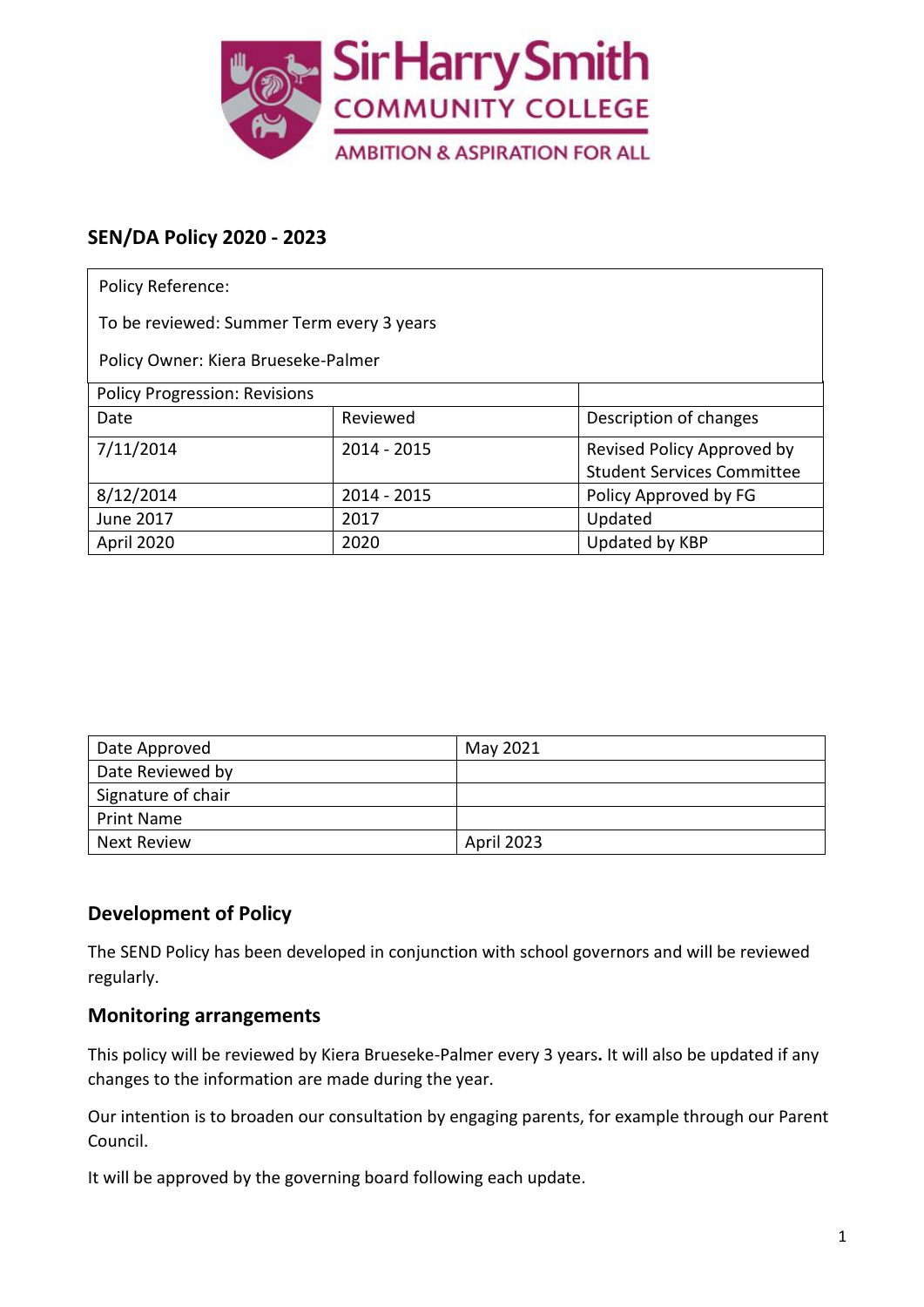# **Contents**

# **Policy on Assessment of and Provision for Students with Special Educational Needs and Disability (Sen/Da)**

### **1. Aims**

Our SEN policy and information report aims to:

- Set out how our school will support and make provision for pupils with special educational needs (SEN)
- Explain the roles and responsibilities of everyone involved in providing for pupils with SEN

### **Mission Statement**

*"At Sir Harry Smith Community College, we believe that everyone is of equal value; that all students have a right to equal opportunity, and full access to the National Curriculum."* 

*We believe that the views of the child should be sought and taken into account and that parents have a vital role to play in supporting their child's education.* 

*All students with special needs, educational, physical, emotional and social, should be enabled to access all educational opportunities of the College. All students should be enabled to develop their full learning potential.* 

*We believe that every teacher is a teacher of every child or young person, including those with SEND.* 

*Students with Special Educational Needs will be encouraged to become independent and take responsibility within the College. Everyone in the College Community - governors, staff, students and parents has a positive and active part to play in achieving this aim to promote inclusion.*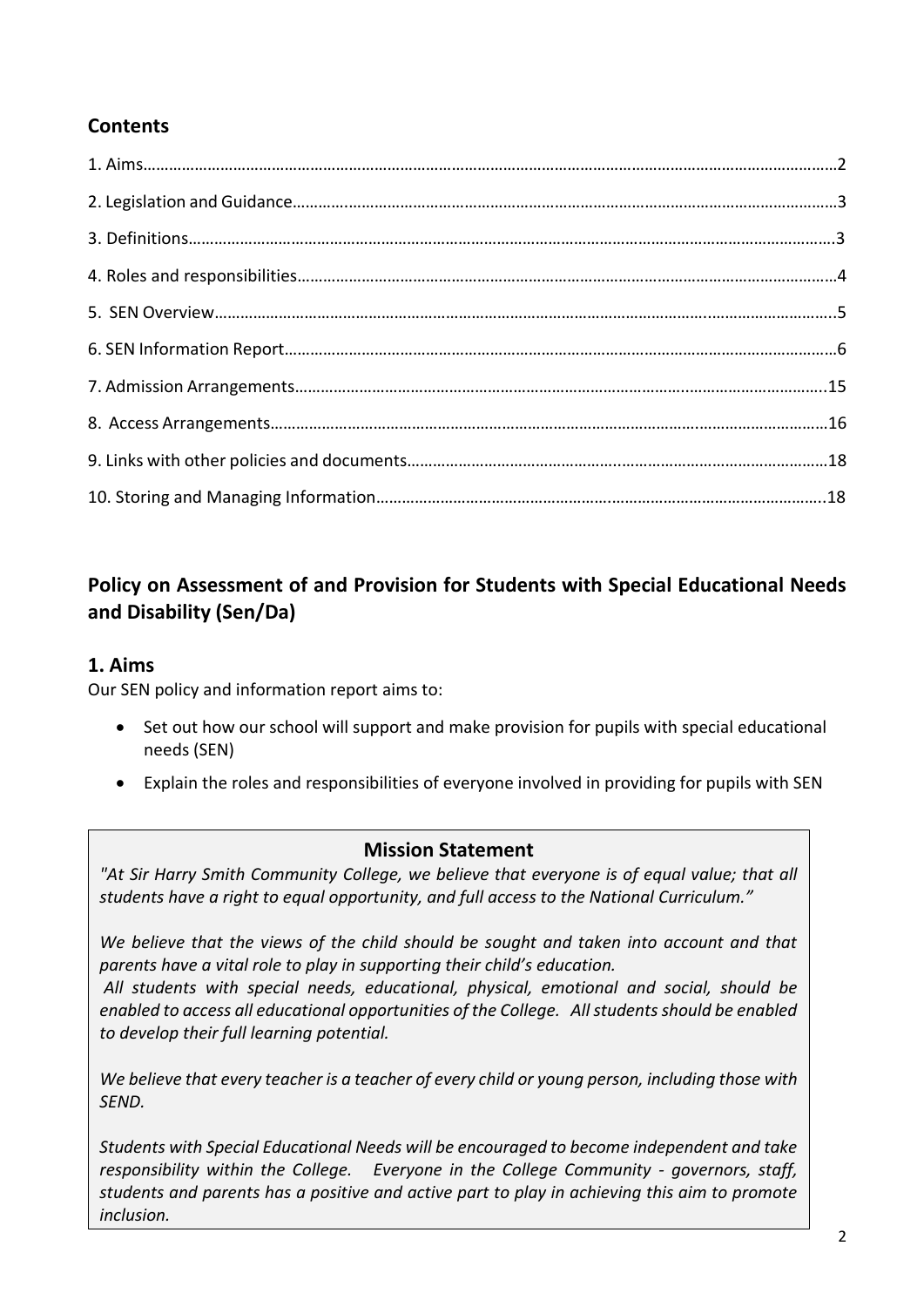In order to meet the special educational needs of our students at Sir Harry Smith Community College we endeavour to:

- Ensure that all students who have SEN have their needs identified in order to support academic progression and continued good physical and mental health and well-being in accordance with the SEN Code of Practice 2014 (Update January 2015).
- Use a variety of teaching styles and cater for different learning styles to allow children with SEN to access the National Curriculum.
- Use resources effectively to support children with SEN.
- Assess and keep records of the progress of children with SEN.
- Work with outside agencies that provide specialist support for children with SEN.
- Involve the parents of children with SEN so we can work together to support our students.
- Encourage active involvement by the students themselves in meeting their needs.
- Provide training and support for all staff working with students with SEN.
- Operate a 'whole student, whole school' approach to the management and provision of support for special educational needs.
- Develop and maintain partnership and high levels of engagement with parents.
- Ensure there is a Special Educational Needs Co-ordinator (SENCO).

# **2. Legislation and guidance**

This policy and information report is based on the statutory Special Educational Needs and Disability [\(SEND\) Code of Practice](https://www.gov.uk/government/uploads/system/uploads/attachment_data/file/398815/SEND_Code_of_Practice_January_2015.pdf) and the following legislation:

- [Part 3 of the Children and Families Act 2014](http://www.legislation.gov.uk/ukpga/2014/6/part/3), which sets out schools' responsibilities for pupils with SEN and disabilities
- [The Special Educational Needs and Disability Regulations 2014](http://www.legislation.gov.uk/uksi/2014/1530/contents/made), which set out schools' responsibilities for education, health and care (EHC) plans, SEN co-ordinators (SENCOs) and the SEN information report

Disabled children and young people without SEN are not covered by the Children and Families Bill or the Code of Practice, but are covered by other provisions which include the Children Act 1989, the Equality Act 2010 and the Health and Social Care Act 2012.

# **3. Definitions**

Children have special educational needs if they have a learning difficulty or disability which calls for special educational provision to be made for him or her.

A child of compulsory school age or a young person has a learning difficulty or disability if he or she:

- Has a significantly greater difficulty in learning than the majority of others of the same age or;
- Has a disability that prevents or hinders him or her from making use of educational facilities of a kind generally provided for others of the same age in mainstream schools or mainstream Post-16 institutions.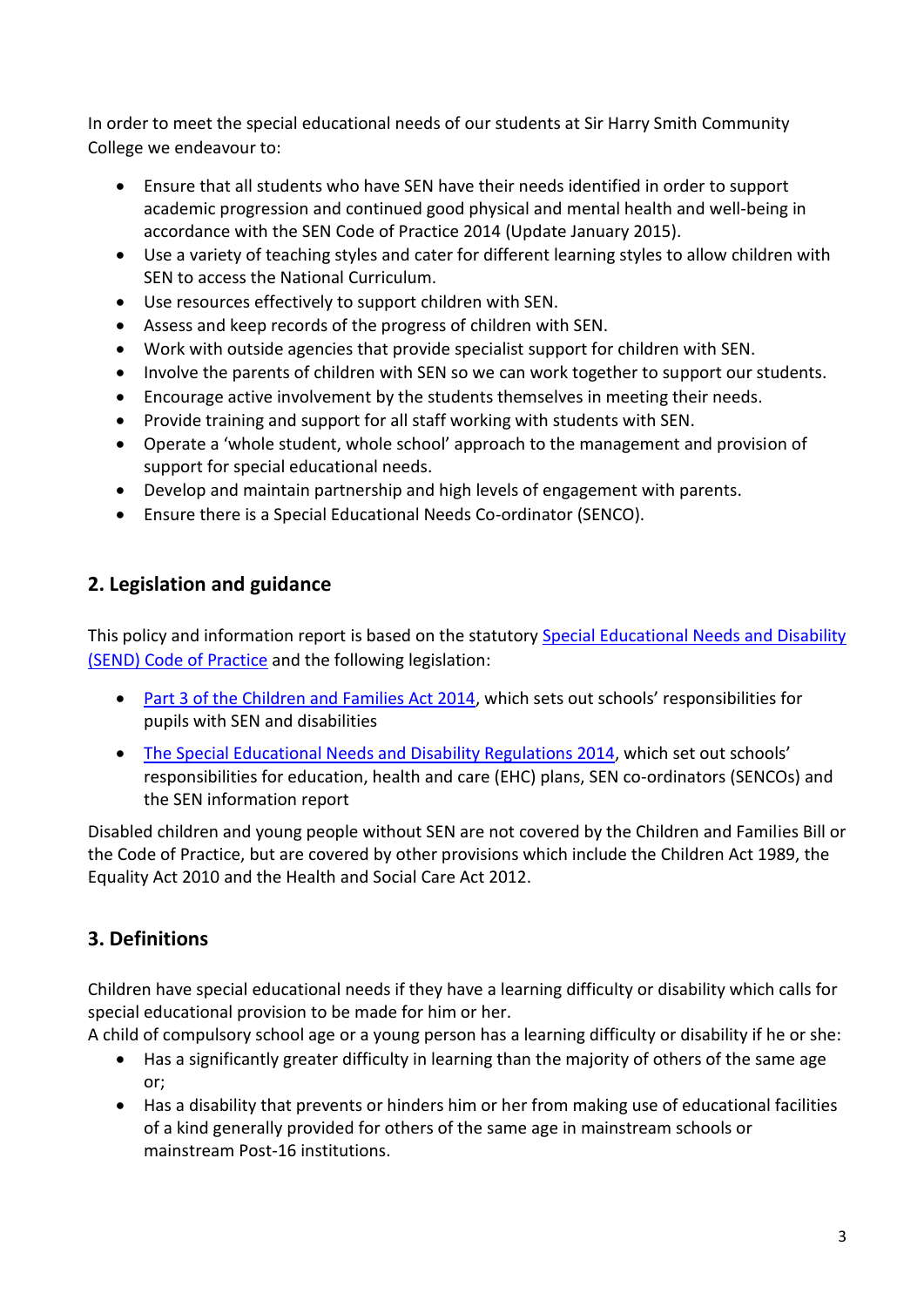Special educational provision is educational or training provision that is additional to, or different from, that made generally for other children or young people of the same age by mainstream schools.

## **4. Roles and Responsibilities**

### **4.1 The SENCO**

The SENCO is Kiera Brueseke-Palmer

They will:

- Work with the Headteacher and SEN governor to determine the strategic development of the SEN policy and provision in the school
- Have day-to-day responsibility for the operation of this SEN policy and the co-ordination of specific provision made to support individual pupils with SEN, including those who have EHC plans
- Provide professional guidance to colleagues and work with staff, parents, and other agencies to ensure that pupils with SEN receive appropriate support and high-quality teaching
- Advise on the graduated approach to providing SEN support
- Advise on the deployment of the school's delegated budget and other resources to meet pupils' needs effectively
- Be the point of contact for external agencies, especially the local authority and its support services
- Liaise with potential next providers of education to ensure pupils and their parents are informed about options and a smooth transition is planned
- Work with the headteacher and governing board to ensure that the school meets its responsibilities under the Equality Act 2010 with regard to reasonable adjustments and access arrangements
- Ensure the school keeps the records of all pupils with SEN up to date

#### **Key Contact: SEN Office telephone 01733 703991. Reception@sirharrysmith.cambs.sch.uk marking for the attention of the SEN Office.**

#### **The Senior Leadership advocate for SEND and Inclusion is Teresa Dolby.**

#### **4.2 The SEN Governor**

The SEN Governor will:

- Help to raise awareness of SEN issues at governing board meetings
- Monitor the quality and effectiveness of SEN and disability provision within the school and update the governing board on this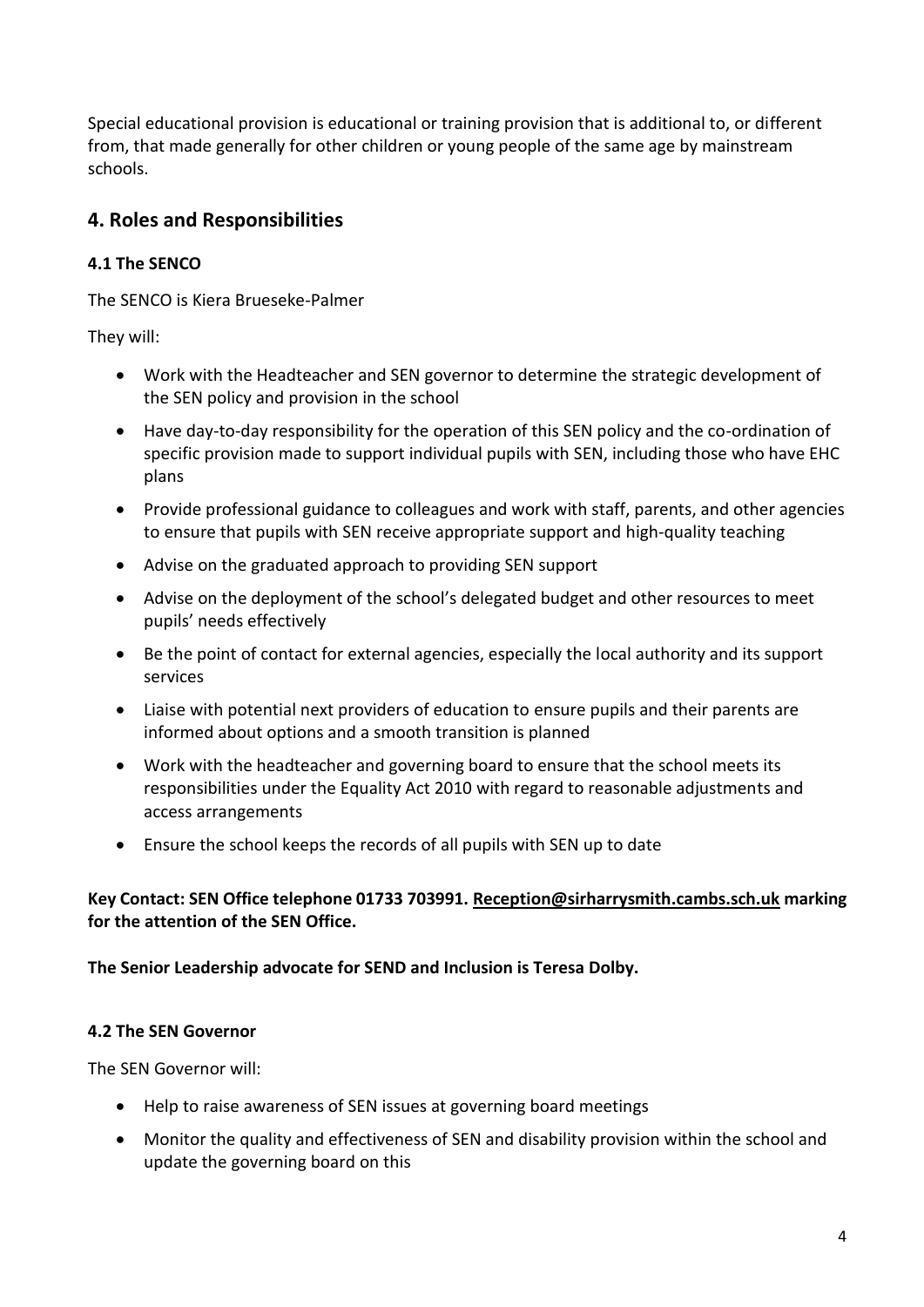• Work with the headteacher and SENCO to determine the strategic development of the SEN policy and provision in the school

#### **4.3 The Headteacher**

The Headteacher will:

- Work with the SENCO and SEN governor to determine the strategic development of the SEN policy and provision in the school
- Have overall responsibility for the provision and progress of learners with SEN and/or a disability

#### **4.4 Class teachers**

Each class teacher is responsible for:

- The progress and development of every pupil in their class
- Working closely with any teaching assistants or specialist staff to plan and assess the impact of support and interventions and how they can be linked to classroom teaching
- Working with the SENCO to review each pupil's progress and development and decide on any changes to provision
- Ensuring they follow this SEN policy

### **5. SEN: Overview (what are the types of support available in the school?)**

A child has SEN if they have a learning difficulty or disability which calls for special educational provision, namely provision different from or additional to that normally available to pupils of the same age. Making high quality teaching normally available to the whole class is likely to mean that fewer pupils will require such support.

There needs to be a 'graduated approach' with regular reviews of progress made and adaptations to support as required. These reviews will be made by their personal tutor, subject teacher or other key staff in conjunction with the Supportive Skills Department (SSD) as relevant.

Parents of children with statements or an EHCP will have an Annual Review of their progress and wellbeing in school. This is based on a Person-Centred approach which will seek the views of the child. IEP Reviews will also be held at least annually during each academic year but may be held within a teacher review of progress meeting. This may be in addition to other parent, teacher consultations. The objectives from the EHCP or statement will be supported in school as agreed with the parents and child.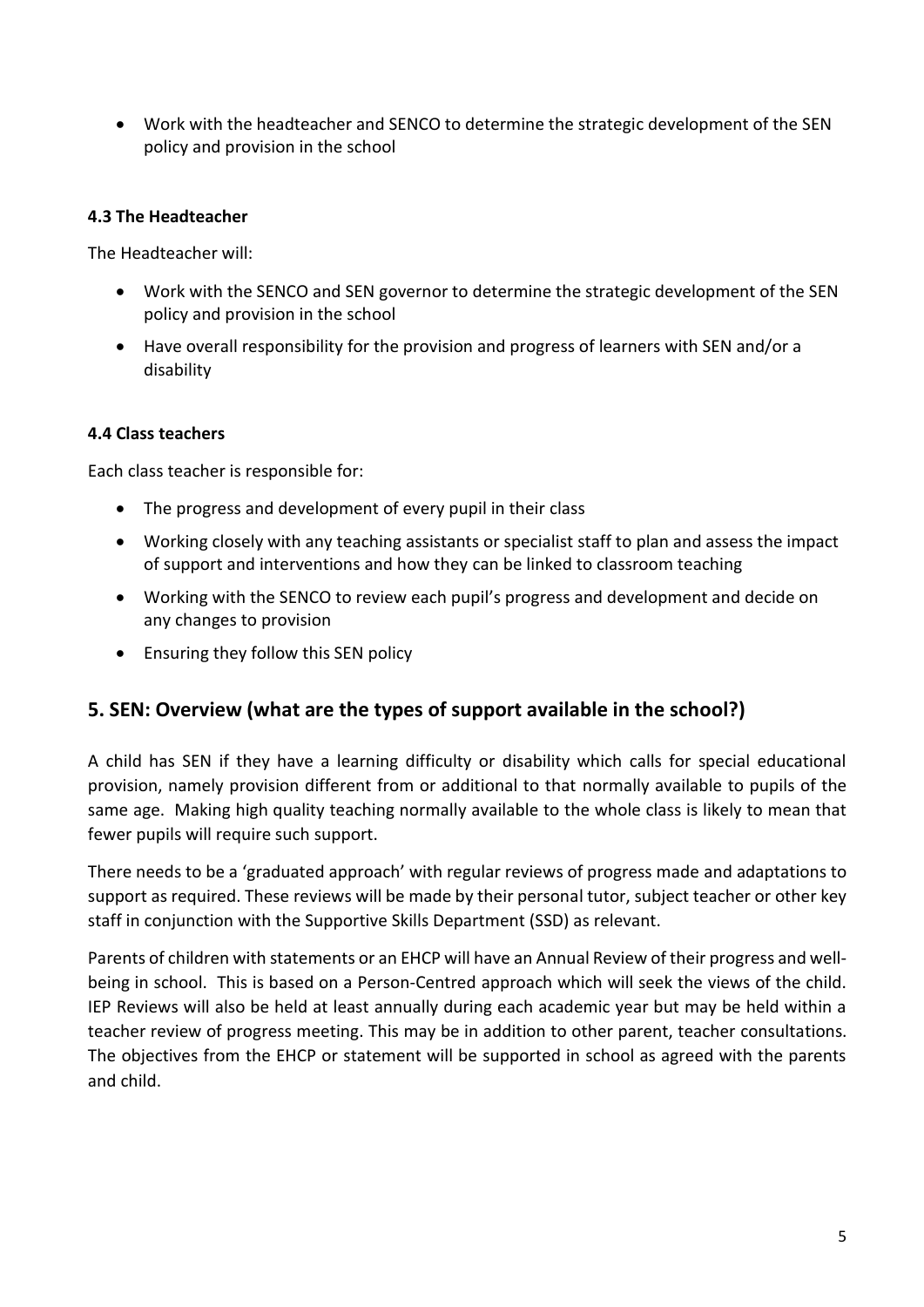# **6. SEN Information Report**

### **6.1 The kinds of SEN that are provided for**

Broad Areas of Need (Sen Code of Practice 2014: (update January 2015)

The broad areas of need give an overview of the range of needs that should be planned for. The purpose of identification is to work out what action the school needs to take, not to fit a student into a category. In practice, students may have needs that overlap into different categories or that change over time.

1. Communication and Interaction: Children and young people with speech, language and communication needs (SLCN) who have difficulty communicating with others. This may be because they have difficulty saying what they want to, understanding what is being said to them or they do not understand or use social rules of communication. The profile for every child with SLCN is different and their needs may change over time. They may have difficulty with one, some or all of the different aspects of speech, language or social communication at different times of their lives. Children and young people with ASD, including Aspergers Syndrome and Autism, are likely to have particular difficulties with social interaction. They may also experience difficulties with language, communication and imagination, which can impact on how they relate to others.

2. Cognition and Learning: Support for learning difficulties may be required when children and young people learn at a slower pace than their peers, even with appropriate differentiation. Learning difficulties cover a wide range of needs, including moderate learning difficulties (MLD), severe learning difficulties (SLD), where children are likely to need support in all areas of the curriculum and associated difficulties with mobility and communication, through to profound and multiple learning difficulties (PMLD), where children are likely to have severe and complex learning difficulties as well as a physical disability or sensory impairment. Specific learning difficulties (SpLD), affect one or more specific aspects of learning. This encompasses a range of conditions such as dyslexia, dyscalculia and dyspraxia.

3. Social, Mental and Emotional Health Difficulties: Children and young people may experience a wide range of social and emotional difficulties which manifest themselves in many ways. These may include becoming withdrawn or isolated, as well as displaying challenging, disruptive or disturbing behaviour. These behaviours may reflect underlying mental health difficulties such as anxiety or depression, self-harming, substance misuse, eating disorders or physical symptoms that are medically unexplained. Other children and young people may have disorders such as attention deficit disorder, attention deficit hyperactive disorder or attachment disorder.

Schools and colleges should have clear processes to support children and young people, including how they will manage the effect of any disruptive behaviour so it does not adversely affect other pupils. The Department for Education publishes guidance on managing students' mental health and behaviour difficulties in schools.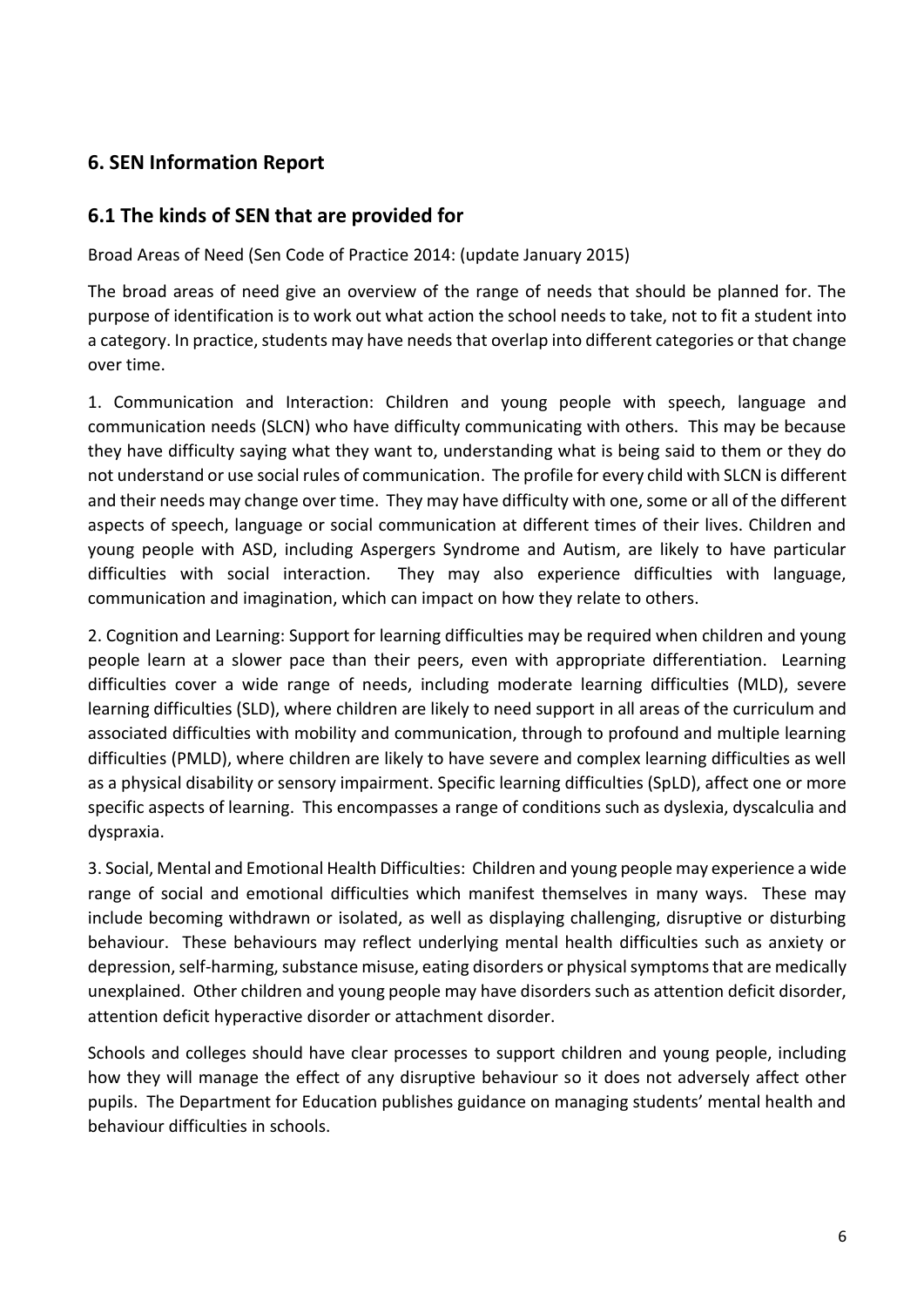4. Sensory and/or physical needs: Some children and young people require special educational provision because they have a disability which prevents or hinders them from making use of the educational facilities generally provided. These difficulties can be age related and may fluctuate over time. Many children and young people with vision impairment (VI), hearing impairment (HI) or a multi-sensory impairment (MSI) will require specialist support and/or equipment to access their learning, or habitation support. Children and young people with an MSI have a combination of vision and hearing difficulties. Information on how to provide services for deafblind children and young people is available through the Social Care for Deafblind Children and Adults guidance published by the Department of Health.

Some children and young people with a physical disability (PD) require additional ongoing support and equipment to access all the opportunities available to their peers.

In general, the following are NOT SEN, but may impact on progress and attainment:

- Disability (responsibility on a school to provide 'reasonable adjustments'), but this alone does not constitute SEN.
- Attendance and punctuality.
- Health and welfare.
- English as an additional language (EAL).
- Being in receipt of Pupil Premium (which includes Looked After Children and those of serviceman/woman).

Behavioural difficulties do not necessarily mean that a child or young person has a SEN and should not be automatically lead to a student being registered as having SEN.

Slow progress and low attainment do not necessarily mean that a child is SEN and should not automatically lead to a student being recorded as having SEN (section 6.23 SEN CoP update January 2015).

# **6.2 Identifying pupils with SEN and assessing their needs**

We will assess each pupil's current skills and levels of attainment on entry, which will build on previous settings and Key Stages, where appropriate. Class teachers will make regular assessments of progress for all pupils and identify those whose progress:

- Is significantly slower than that of their peers starting from the same baseline
- Fails to match or better the child's previous rate of progress
- Fails to close the attainment gap between the child and their peers
- Widens the attainment gap

This may include progress in areas other than attainment, for example, social needs.

At Key Stage 3 and 4 the assessments and information available are:

- Key Stage 2 test data.
- Cognitive Ability Tests (CATs) for selective students.
- Suffolk Reading Scale age test.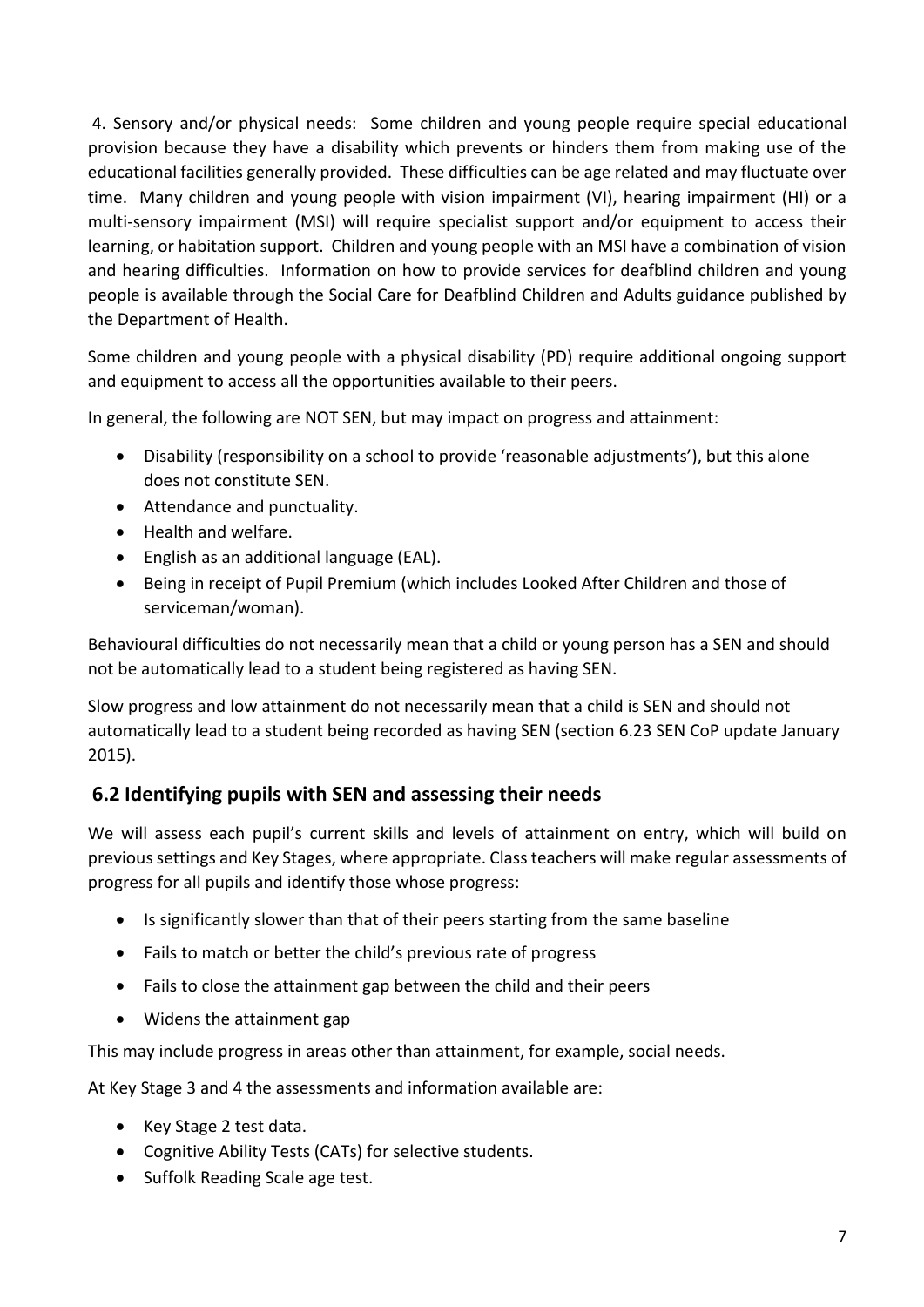- B Squared basic skills assessment for EPC students.
- Bi-termly assessment of progress, attitude and effort through Progress Checks to show CPP (Current Performance Predictor).
- End of topic/term/year tests where applicable.
- Specific diagnostic tests as relevant to the particular need of the student.

Slow progress and low attainment will not automatically mean a pupil is recorded as having SEN.

When deciding whether special educational provision is required, we will start with the desired outcomes, including the expected progress and attainment, and the views and the wishes of the pupil and their parents. We will use this to determine the support that is needed and whether we can provide it by adapting our core offer, or whether something different or additional is needed.

Sir Harry Smith Community College welcomes parental involvement in their child's education and encourages any parent/carer with queries about their child's progress or well-being to contact the Form Tutor who will work with parents/carers to plan the best route forward, involving the SENCO where appropriate.

## **6.3 Consulting and involving pupils and parents**

We will have an early discussion with the pupil and their parents when identifying whether they need special educational provision. These conversations will make sure that:

- Everyone develops a good understanding of the pupil's areas of strength and difficulty
- We take into account the parents' concerns
- Everyone understands the agreed outcomes sought for the child
- Everyone is clear on what the next steps are

Notes of these early discussions will be added to the pupil's record and given to their parents.

We will formally notify parents when it is decided that a pupil will receive SEN support.

The role of parents/carers is very important in assisting children with SEN to succeed in their education. At Sir Harry Smith Community College, we seek to involve parents/carers in all aspects of a child's education and welcome their assistance. We will regularly update parents on many aspects of their child's progress in school through:

- Parents evening/tutor consultation days
- Email/phone calls
- Behaviour Watch Reports
- Termly Progress Check Reports
- IEP/ EHCP Reviews
- Multi-disciplinary meetings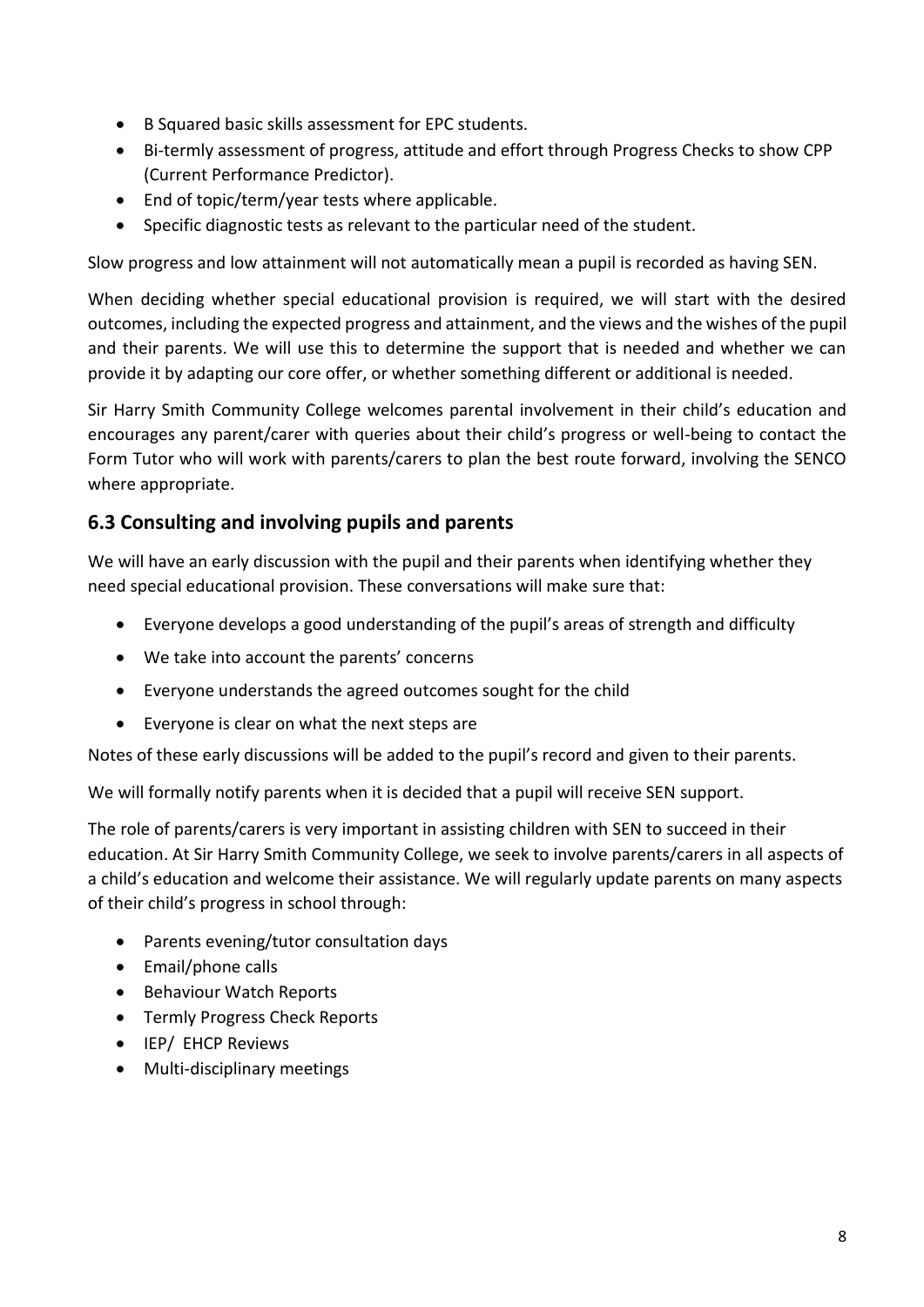## **6.4 Assessing and reviewing pupils' progress towards outcomes**

We will follow the graduated approach and the four-part cycle of **assess, plan, do, review**.

The class or subject teacher will work with the SENCO to carry out a clear analysis of the pupil's needs. This will draw on:

- The teacher's assessment and experience of the pupil
- Their previous progress and attainment and behaviour
- Other teachers' assessments, where relevant
- The individual's development in comparison to their peers and national data
- The views and experience of parents
- The pupil's own views
- Advice from external support services, if relevant

The assessment will be reviewed regularly.

All teachers and support staff who work with the pupil will be made aware of their needs, the outcomes sought, the support provided, and any teaching strategies or approaches that are required. We will regularly review the effectiveness of the support and interventions and their impact on the pupil's progress.

### **6.5 Managing Student's Needs on the SEN Register – the Process**

Through the Assess, Plan, Do and Review process students may be placed on the SEN (Inclusion) Register where there are concerns about progress. This will be agreed and discussed with parents during review meetings. Students on the SEN register requiring SEN interventions will automatically have an Individual Education Plan (IEP) detailing the level of support needed and a copy will be provided for parents. The IEP will provide the basis for discussion at any subsequent review meeting.

Students with a statement or EHCP and supported by a significant number of sessions in the Enhanced Provision Centre (EPC) will also have a Communication Passport in Year 7 emphasising their complex needs. A Communication Passport will be provided for staff along with their IEP.

## **6.6 Criteria for Exiting the Inclusion Register**

Students on the Inclusion (SEN) Register will be monitored for progress. If they make adequate progress and if SSD has not been significantly involved for at least one academic year, they will 'exit' the Inclusion Register. Students are currently placed on Numeracy or Inference interventions for a period of up to 10 weeks on a rolling basis. Monitoring of academic progress after interventions is completed at least annually. This progress is discussed at review meetings with parents. IEP documents are annotated by SSD to show parental comments or amendments.

Provision for students on regular SEN interventions from the Supportive Skills Department (SSD) will be mapped so that progress can be monitored and the effectiveness of interventions reviewed. This Mapping Provision document is available for teachers and support staff to view on the network.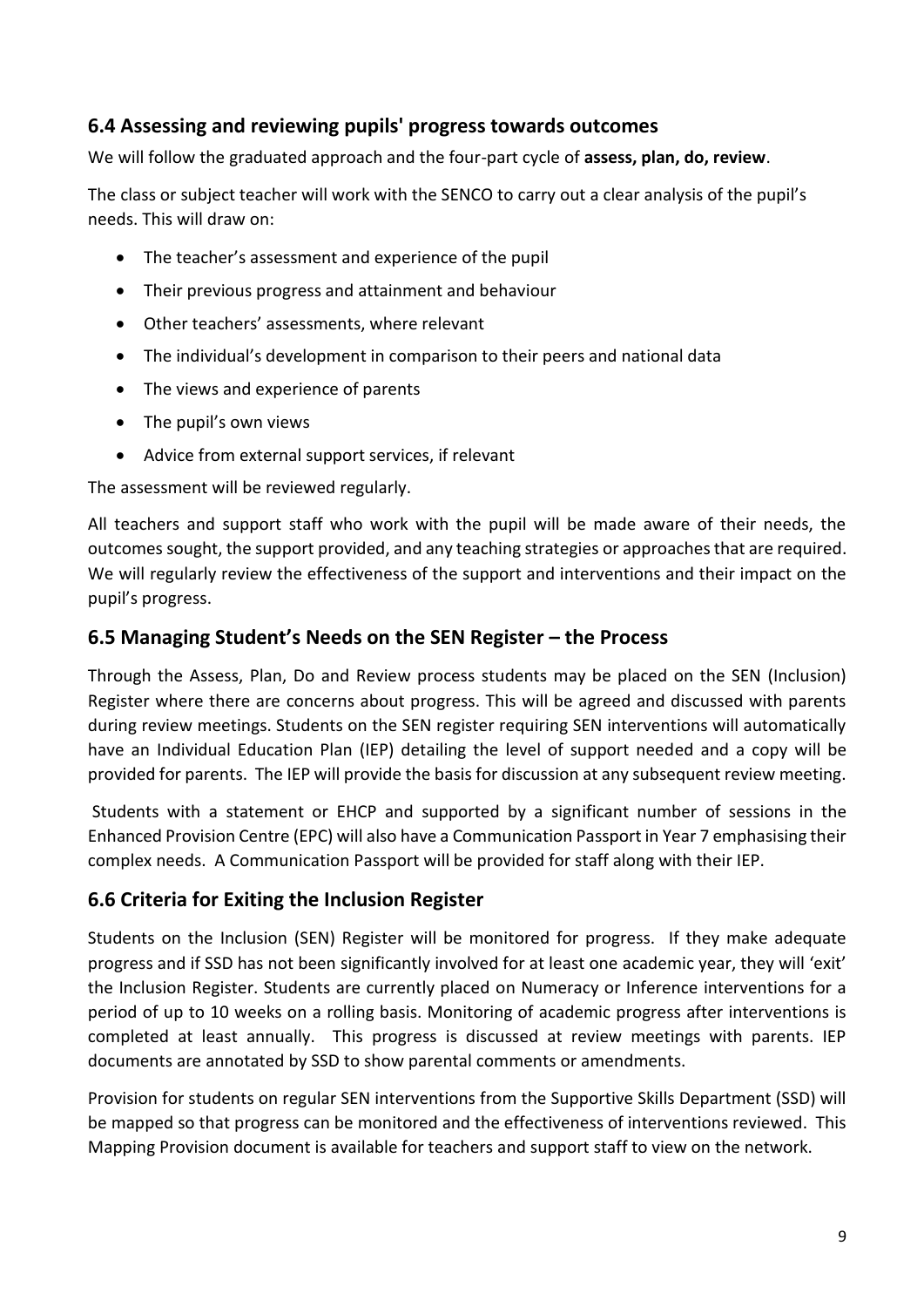# **6.7 How will the Curriculum be Matched to your Child's Needs?**

The majority of our students participate in mainstream lessons on a full time basis. However, there are students who have been identified at primary as needing 'reasonable adjustments' to enable them to fully access mainstream secondary schooling. In particular, some of our students are identified as needing a differentiated schooling experience in our EPC. Students must meet local authority criteria for EPC support and may undertake English, Maths and/or Life Skills with specialist staff in a smaller group environment. Once they make academic and social progress these students are gradually integrated back into mainstream lessons; with the aim that students are fully integrated by Year 9.

As children progress through their academic careers they may be offered opportunities in smaller teaching groups which focus on more practical skills-based learning at Key Stage 4. These differentiated curriculum offers may include:

- COPE (Certificate in Personal Effectiveness).
- Construction.
- Diploma in Life Skills.
- KS3/4 option of homework support.

Additionally, the school has a Behaviour Support Unit (BSU) which operates two distinct areas in order to support children on a daily basis. One room is designed to provide ad hoc support for those children who cannot access mainstream lessons for a specific period of time; whilst the other room provides a more structured environment for those whose behaviour warrants extra support but must be dealt with in a manner outside the main classroom environment.

We expect all children to be socially responsible and to behave accordingly based on our school ethos and shared expectations. Children with statements or an EHCP are individually assessed for placement in the BSU and reasonable adjustments made if this is deemed unsuitable, for example they may spend time in Supportive Skills using the Teach method of behaviour support.

## **6.8 Supporting pupils moving between phases and preparing for adulthood**

We will share information with the school, college, or other setting the pupil is moving to. We will agree with parents and pupils which information will be shared as part of this.

For students transitioning to the college from primary school there are designated personnel within the school who collaborate with the primary schools over transition and arrange the Taster Day experience, which is an annual induction day for Year 6 students in the summer term preceding their arrival to Sir Harry Smith Community College.

The SENCO and a Senior Teaching Assistant (TA) visit all the SENCOs from the partner primary schools annually in the spring to summer term to discuss the upcoming Year 7 students with SEN in depth. A summary of predicted end of Key Stage 2 expectations for students with SEN is compiled and made available to teaching and support staff for the start of the autumn term intake. Additionally, the SENCO and/or a Senior TA attend all Year 5 and Year 6 Annual reviews at local primary schools, if invited, to determine needs and look at supporting these needs within the EPC (Year 5 and 6), or in mainstream from Year 7 if support can be given without EPC involvement.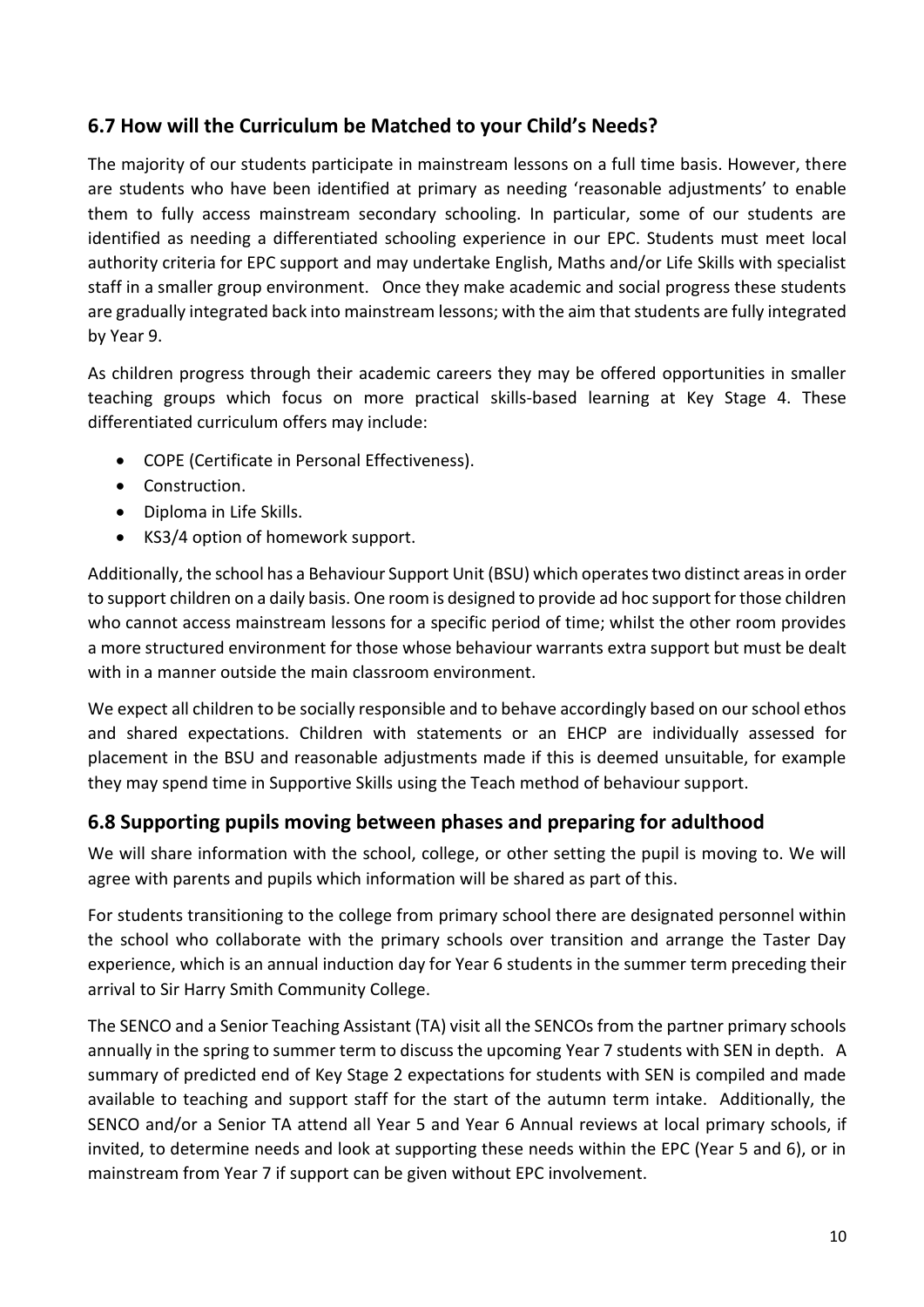The EPC Lead TAs ensure transition sessions are offered to all relevant Year 6 students with SEN. For students with emotional needs or deemed vulnerable, and who might struggle on transition, there is a senior TA designated to focus on these students and offer extra taster sessions before Year 7 and also liaise with parents and students during Year 7 as needed.

# **6.9 Our approach to teaching pupils with SEN**

"Teachers are responsible and accountable for the progress and development of the students in their class, even where students access support from teaching assistants or specialist staff" (SEN Code of Practice 2014).

The quality of teaching and progression of students is outlined in the Teaching and Learning policy, which includes how lesson observations are conducted. Each teacher's performance and the overall performance of departments is managed through the line management structure and is closely monitored to develop and improve performance. To embed and improve understanding of quality teaching, additional training and support guides are available.

Quality First Teaching provides for a wide range of abilities, aptitudes and interests of students. The SEN Code of Practice suggests that students are only identified as having SEN if they do not make adequate progress once they have had all the intervention/adjustments and good quality personalised teaching over a period of time.

Any students falling significantly outside the range of expected academic achievement in line with predicted performance indicators and below national expectations will be monitored using performance scores by the subject teacher.

Once it is deemed possible that the student has SEN, the level of intervention will increase if adequate progress is not being made. The triggers for this may include:

- The attainment gap between the student and his/her peers is widening; despite differentiation and/or support.
- A previous rate of progress is not being maintained.
- Little progress is being made even when teaching approaches and resources have targeted a student's identified area of weakness.
- The teacher will take steps to provide differentiated learning opportunities to aid academic progression, sometimes in liaison with the SENCO.
- If the SENCO decides on a specific intervention for the student, the parents will be informed by letter and their permission for this intervention sought. Effectiveness of the intervention will be assessed through monitoring their progress and in the engagement of the student.
- If the intervention fails to produce the required outcomes, then further interventions may be considered where feasible.
- The student is recorded as being monitored by the school due to concern by agency or teacher, but this does not place the student on the SEN (Inclusion) Register.
- Student progress will be reviewed with the parent at either; Academic Tutor Day meetings; Parents' Evening meetings, Annual Review meetings, IEP (or equivalent) meetings or any interim meeting called by parent or school. Frequency of these meetings is dependent on the individual student's needs and progress being made.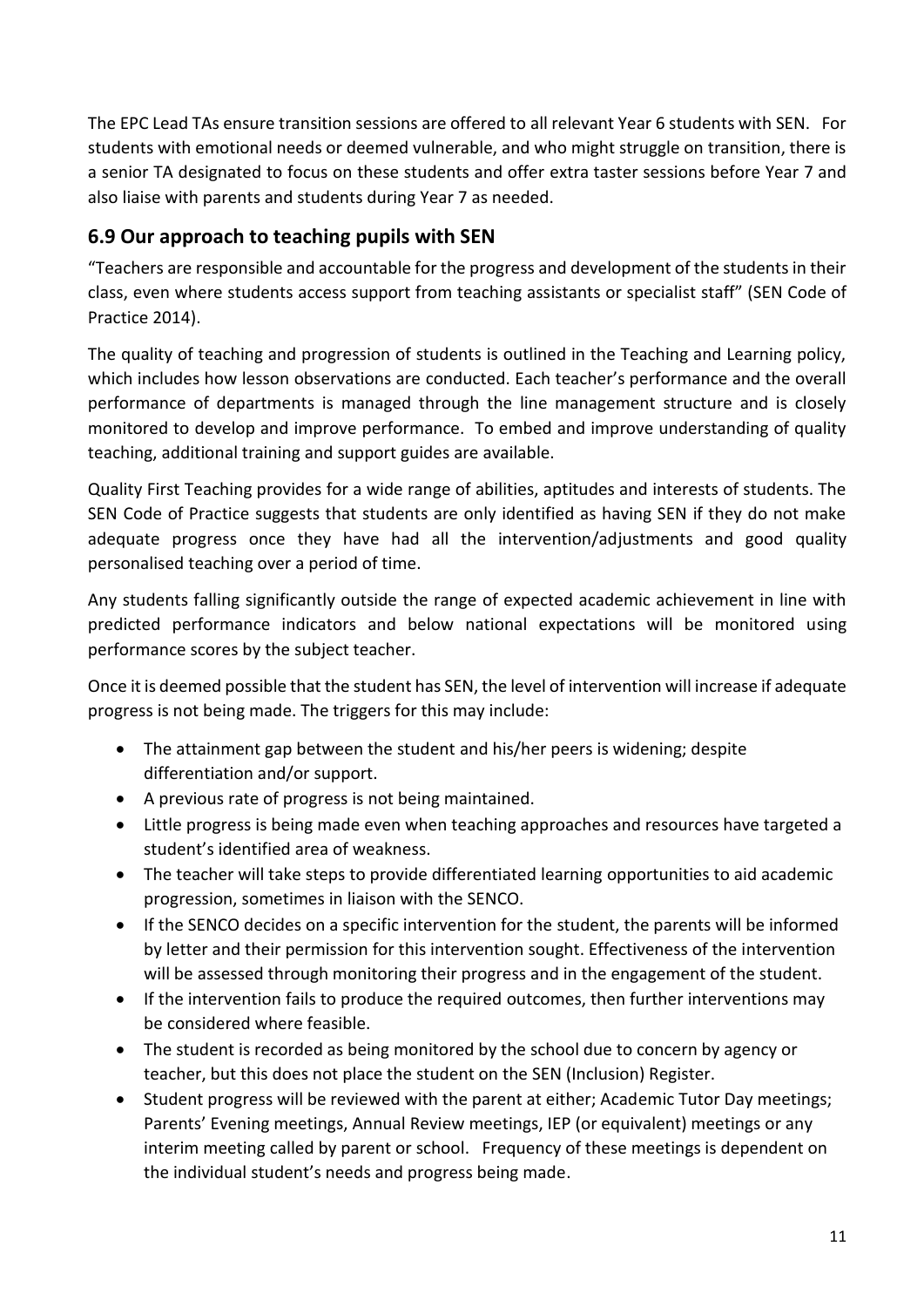# **6.10 Adaptations to the curriculum and learning environment**

We make the following adaptations to ensure all pupils' needs are met:

- Differentiating our curriculum to ensure all pupils are able to access it, for example, by grouping, 1:1 work, teaching style, content of the lesson, etc.
- Adapting our resources and staffing
- Using recommended aids, such as laptops, coloured overlays, visual timetables, larger font, etc.
- Differentiating our teaching, for example, giving longer processing times, pre-teaching of key vocabulary, reading instructions aloud, etc.

## **6.11 Additional support for learning**

At SHSCC we have year group allocated Teaching Assistants (TAs). The numbers per year group are proportional to the needs identified in that year. These TAs support across curriculum areas facilitating less able students to access the curriculum. Students with an EHCP receive their entitlement within this framework.

Additionally, we have specialised TAs supporting in our EPC and in our Supportive Skills Department. There are also additional Support Staff in several subject areas who will work with students at the discretion of the subject area.

Agency support for our students usually takes the form of recommendations and advice which is disseminated to relevant staff as necessary.

## **6.12 Expertise and training of staff**

Our team of teaching assistants, includes senior TA's who are trained to deliver more specialist SEN provision including:

- ASD and ADHD mentoring
- Sensory Integration support
- Social Story/Comic Strip conversation work
- ELSA
- literacy/numeracy intervention
- life skills intervention.

## **6.13 Evaluating the effectiveness of SEN provision**

We evaluate the effectiveness of provision for pupils with SEN by:

- Reviewing pupils' individual progress towards their goals each term
- Reviewing the impact of interventions after the cycle of intervention is complete
- Using pupil questionnaires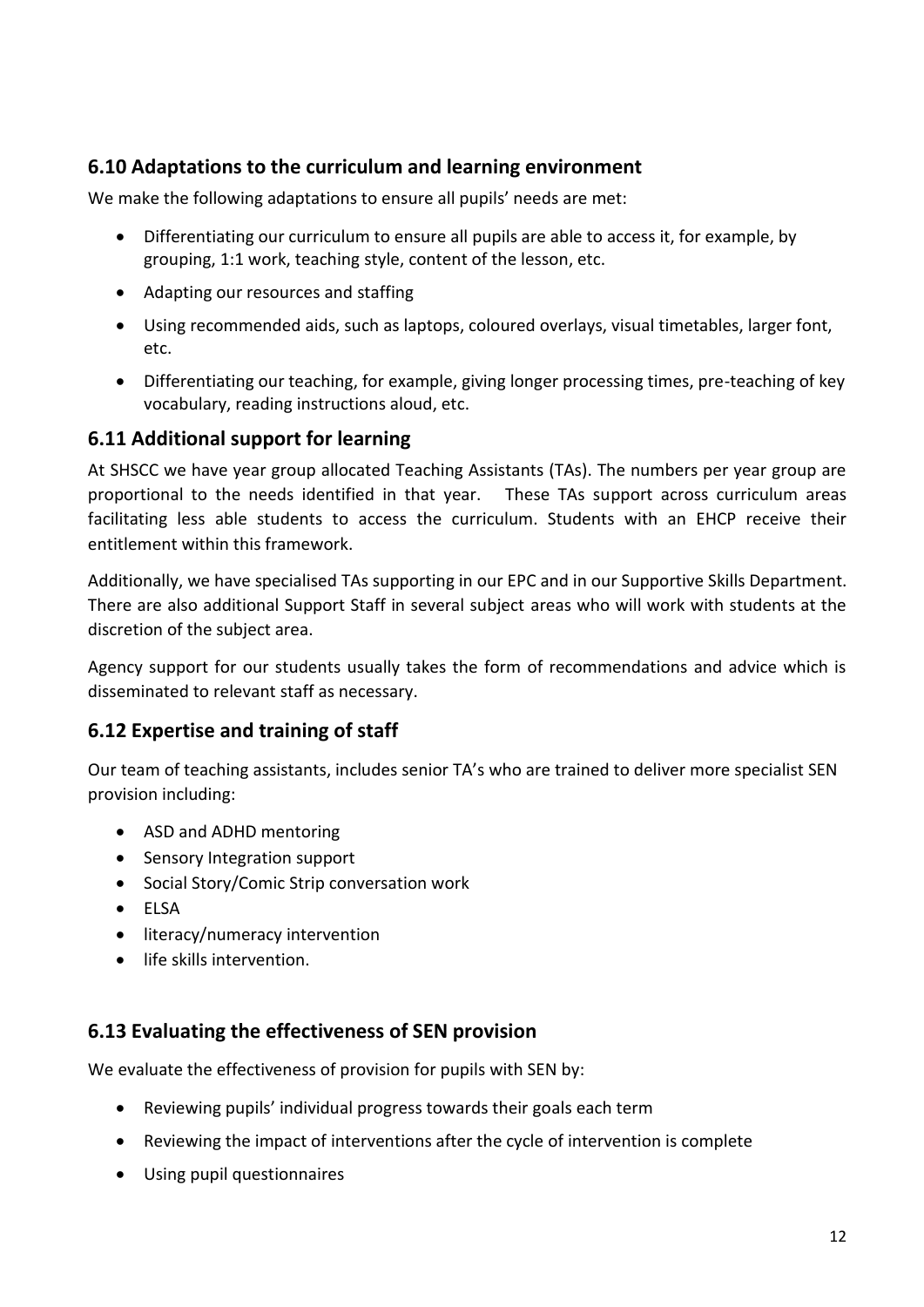- Monitoring by the SENCO
- Using provision maps to measure progress
- Holding annual reviews for pupils with statements of SEN or EHC plans

# **6.14 Enabling pupils with SEN to engage in activities available to those in the school who do not have SEN**

All of our extra-curricular activities and school visits are available to all our pupils, including our before-and after-school clubs.

All pupils are encouraged to go on any residential trip(s) that are organised

All pupils are encouraged to take part in sports day/school plays/special workshops, etc.

No pupil is ever excluded from taking part in these activities because of their SEN or disability.

### **Accessibility plan**

The Accessibility Plan for SHSCC is in accordance with the planning requirements in the Disability Discrimination Act 1995 and in accordance with the guidance issued by the DfE in 2002 in the document 'Accessible Schools: Planning to increase access to schools for disabled students'.

The Key Objectives are:

To reduce or eliminate barriers to access to the curriculum.

To be able to fully participate in the school community for students, prospective students and any adult users with a disability.

SHSCC has a range of specialist SEN facilities in place. These include:

- A lift.
- Wheelchair access.
- Assistive technology.
- A hygiene room with hoist and personal care facilities.
- A minibus with tailgate for wheelchair users.

 The college has created colour coded areas not only to create a positive and vibrant environment, but also to facilitate student movement around the school.

Our Enhanced Provision Centre is positioned on the ground floor to facilitate access, Life Skill classroom units' function at multi heights, a lift is available for any student who needs this access, and there are external ramps to support movement in and out of the college.

Disabled parking located close to our main entrance is available and external lighting for visibility. There are secure break and lunchtime play areas for students who require extra supervision. There are wide doorways to facilitate wheelchair access or those with limited mobility.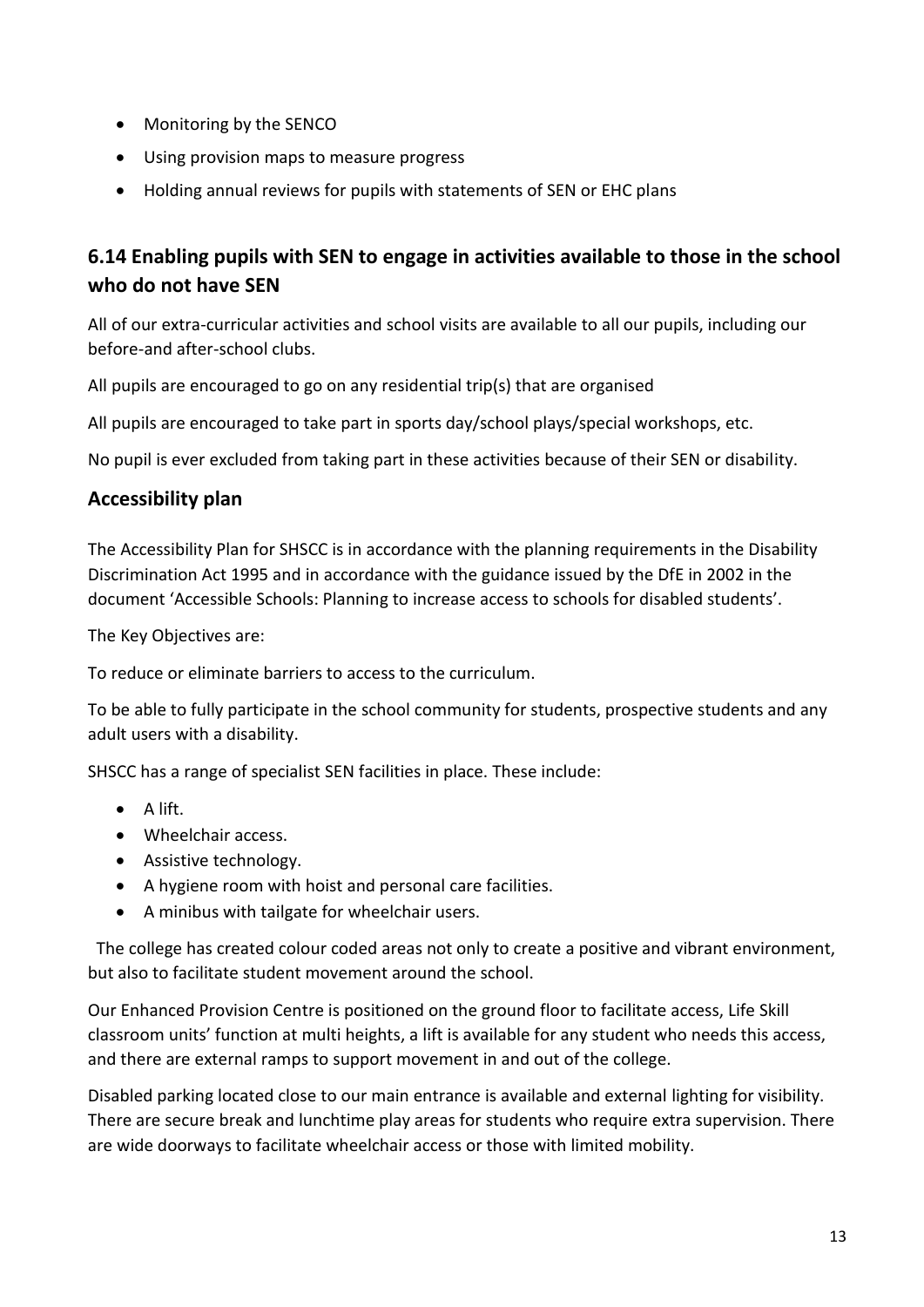In addition to developments in the physical environment we can provide the following dependent on the level of need:

- Tailored equipment to support students with Occupational Therapist diagnosed needs, e.g. footstools for leg support.
- Specialised seating for muscle support, via Occupational Therapist.
- Netbooks for students with severe dysgraphia or dyspraxia needs.
- Visual prompts, visual timetables, visual key fobs.
- Colour coded timetables.
- Coloured overlays and other support.

The college has a Accessibility Plan Policy which is updated regularly. The college uses this document in line with day to day feedback to ensure we meet, where possible, the needs of students in our care. Whilst the vast majority are able to fully access the school's facilities, we are conscious that individual arrangements may need to be made, on occasion, to meet particular needs and therefore our approach remains flexible.

# **6.15 Support for improving emotional and social development**

We provide support for pupils to improve their emotional and social development in the following ways:

- Pupils with SEN are encouraged to be part of the school council
- Pupils with SEN are also encouraged to be part of a nurture group to promote teamwork/building friendships etc.

We have a zero-tolerance approach to bullying.

# **6.16 Working with other agencies**

These will be consulted when a student continues to make less than expected progress or there are other significant concerns and is usually through an Early Help Assessment (EHA) format. Parents will always be involved at this stage. The Local Offer can also be referred to for details of support available from different services in the area.

# **6.17 Compliments and Complaints about SEN provision**

Parents and carers are encouraged to contact the student's Tutor in the first instance to resolve any issues or concerns they may have or to simply feedback any positive comments.

The Supportive Skills (SSD/SEN) Department may be contacted by the student's Tutor, where appropriate, however parents/carers should feel able to contact the department directly if they need further support. This will be formally recorded on the school SIMs system as parent/carer communication and appear on their child's Individual Education Plan (IEP).

If parents/carers still feel they wish to pursue a matter of concern this can be addressed in writing to the Principal or the Chair of Governors. The school Complaints Policy can be accessed via the school website[. www.sirharrysmith.cambs.sch.uk](http://www.sirharrysmith.cambs.sch.uk/)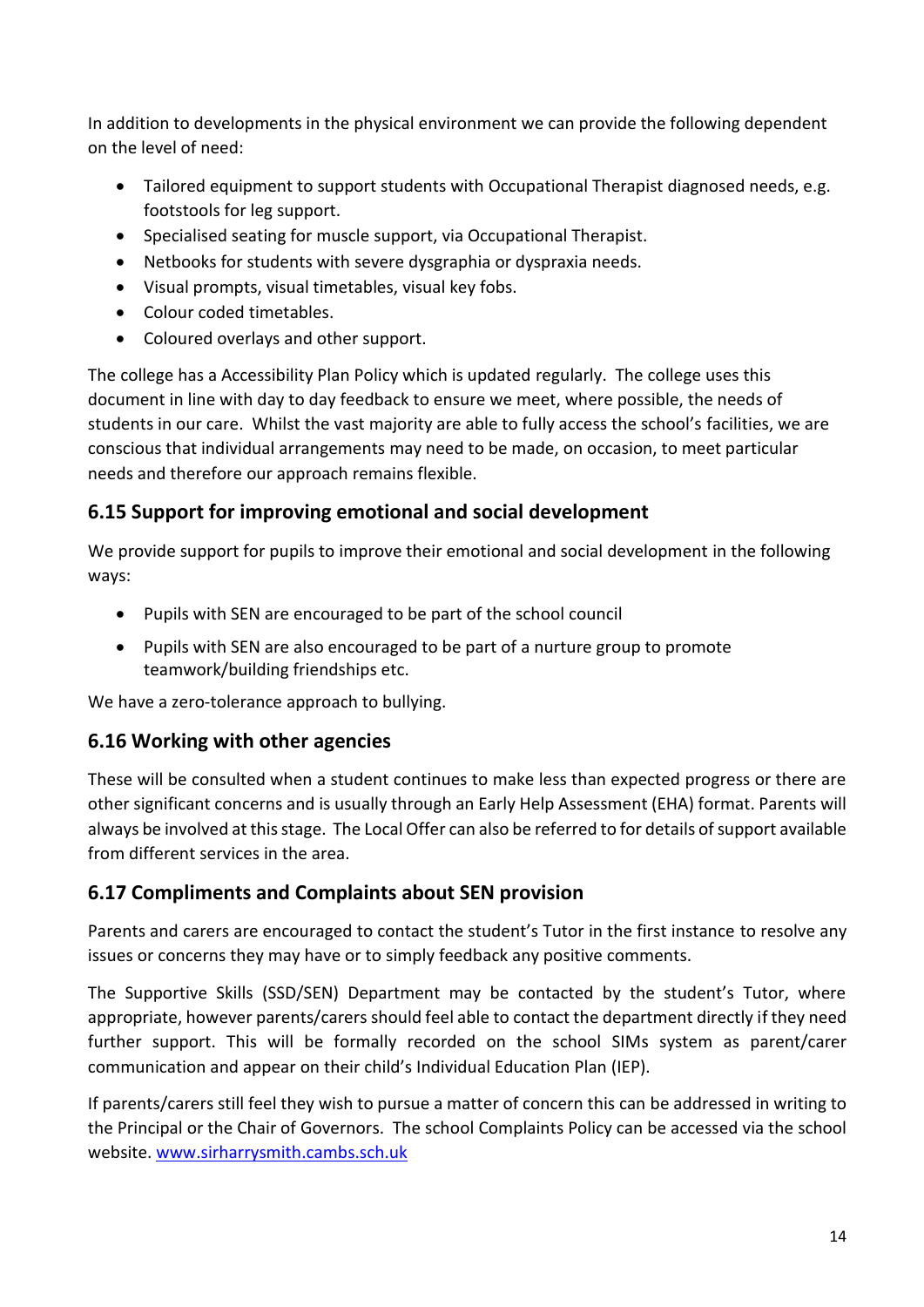# **6.18 The local authority local offer**

Our SEN Information Report is our contribution to the local offer and can be found on the college website.

Our local authority's local offer is published here: [www.cambridgeshire.gov.uk/SEND](http://www.cambridgeshire.gov.uk/SEND)

## **7. Admission Arrangements**

The admission arrangements for all students are in accordance with national legislation including the Equality Act 2010. This relates to children with any level of SEN and those with an EHCP.

Sir Harry Smith Community College hosts an Enhanced Provision Centre (EPC) which acts as a transition centre for students with Cognition and Learning difficulties. The criteria for admission to the EPC includes:

- Identification through Annual Reviews at primary or secondary school.
- Identified need for students in Year 5 through to Year 8.
- Students will have an EHCP with 20 hours or more funding.
- Students enrolled in a Whittlesey/Coates school.
- Other criteria that is considered by the Local Authority Panel includes resilience and the need for Life Skills through withdrawal from selected mainstream subjects.
- Significant learning difficulties and the need for basic academic skills through withdrawal from English and/or Maths.

The aim of the Centre is to integrate students as soon as possible into mainstream school with full integration anticipated by Year 9 or sooner. Students should be identified as potential mainstream candidates, otherwise a more specialist educational environment should be considered.

# **8. Access Arrangements**

*"Access arrangements are agreed before an assessment. They allow candidates with specific needs, such as special educational needs, disabilities or temporary injuries to access the assessment and show what they know and can do without changing the demands of the assessment. The intention behind an access arrangement is to meet the particular needs of an individual candidate without affecting the integrity of the assessment. Access arrangements are the principal way in which awarding bodies comply with the duty under the Equality Act 2010\* to make 'reasonable adjustments'.*

On admission to Sir Harry Smith Community College, students are identified and may undertake testing to confirm any additional need and also using input from prior data (Primary School) and teaching staff concerns over performance in class/test situations over an extended period.

In order to paint a picture of need and gather evidence to demonstrate normal way of working, throughout key-stage 3 (Years 7, 8 & 9) students may be subject to further assessment, which may include:

- Suffolk Reading Test
- Detailed Assessment of Speed of Handwriting (DASH)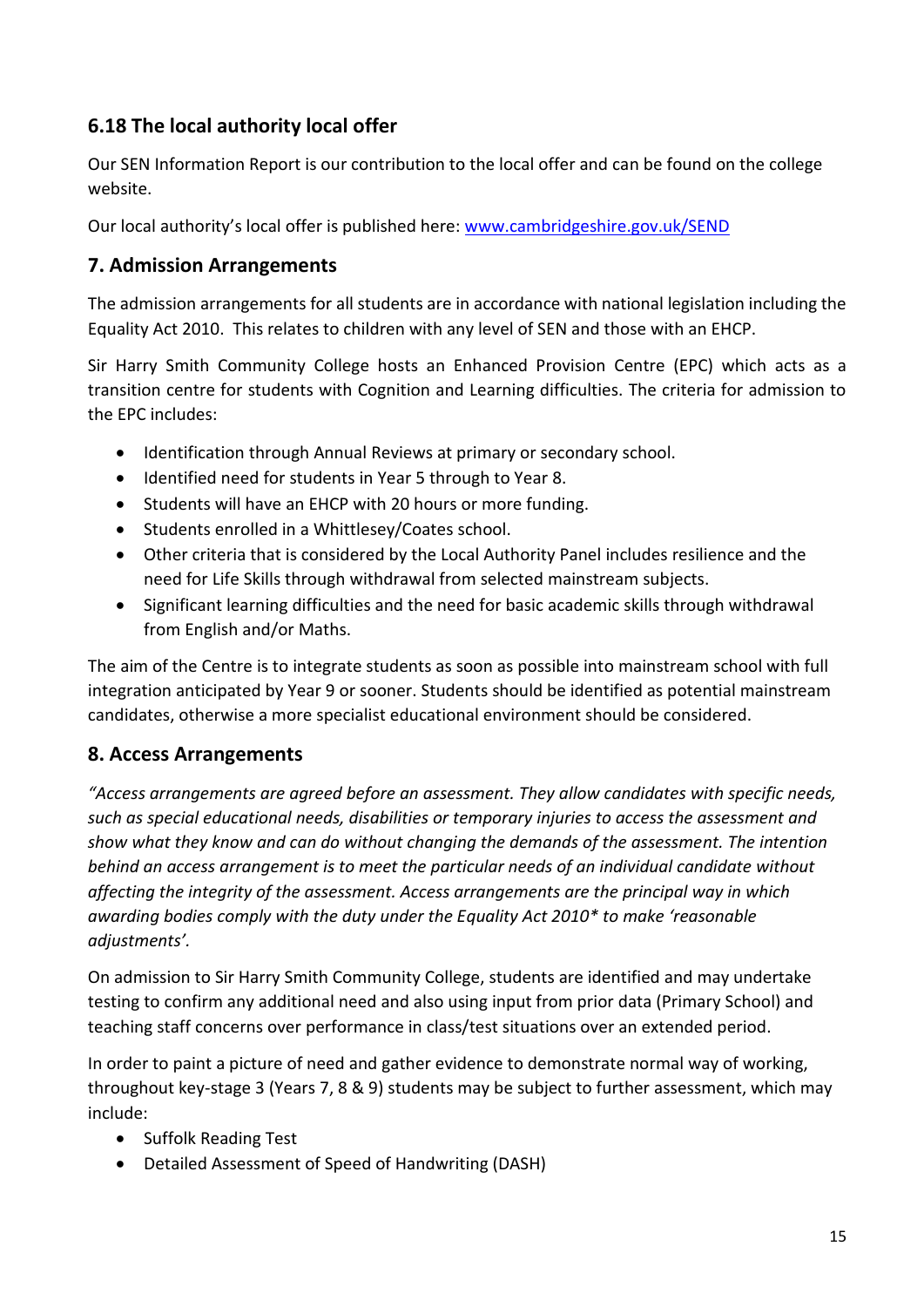- Cognitive Ability Test (CAT4)
- GL Assessment Dyslexia Screener
- Colour Overlay Test
- Teacher feedback and evidence
- Evidence of normal way of working within College

Additionally, supporting evidence is also gathered from:

- Education, Health and Care Plan (EHCP)
- CAMH reports
- Educational Psychologist reports
- Formal NHS diagnosis reports

If parents wish to submit a report from a private specialist (EP/Doctor/Counsellor/Assessor) as part of their request for the school to consider their child for Access Arrangements, parents should be aware that the school would require to see:

- Full original copy of any reports
- Original copies of all the tests completed
- Relevant qualifications of the Assessor.

This will enable the College (who under JCQ guidelines, can be the sole referrer for Access Arrangements) to have full confidence in the testing that has been undertaken and ensure that testing has been robust and valid and fits the testing interval criteria. Even in this instance, any private report will only form part of the school's evidence when applying for Access Arrangements and may not guarantee that concessions will be awarded.

Using all of the information collated throughout key-stage 3, formal testing for Access Arrangements takes place during the Spring and Summer Terms of Year 9. This is so that all applications for Access Arrangements can be completed and approved by Exam Boards before the start of Year 10.

When making an application, the school utilises all previous years' testing as evidence of the student's difficulties as well as being able to demonstrate the normal way of working within the classroom and during test situations, which is a JCQ requirement. Any application we make requesting Access Arrangements needs to include school-based evidence of need. Students with approved applications for access arrangements will have these arrangements in class tests, mock exams and formal assessments.

The Deputy SENCO/AA Assessor, who holds the following specialist qualification, carries out all testing and assessments at the College:

- CPT3A (CCET & AAC)
- Awarding Body: REAL Training, validated by BPS and Accredited by Middlesex University

For centre-delegated Access Arrangements, the College follows JCQ guidance. The SENCO and Deputy SENCO/Assessor can allocate candidates a prompter and/or supervised rest breaks if: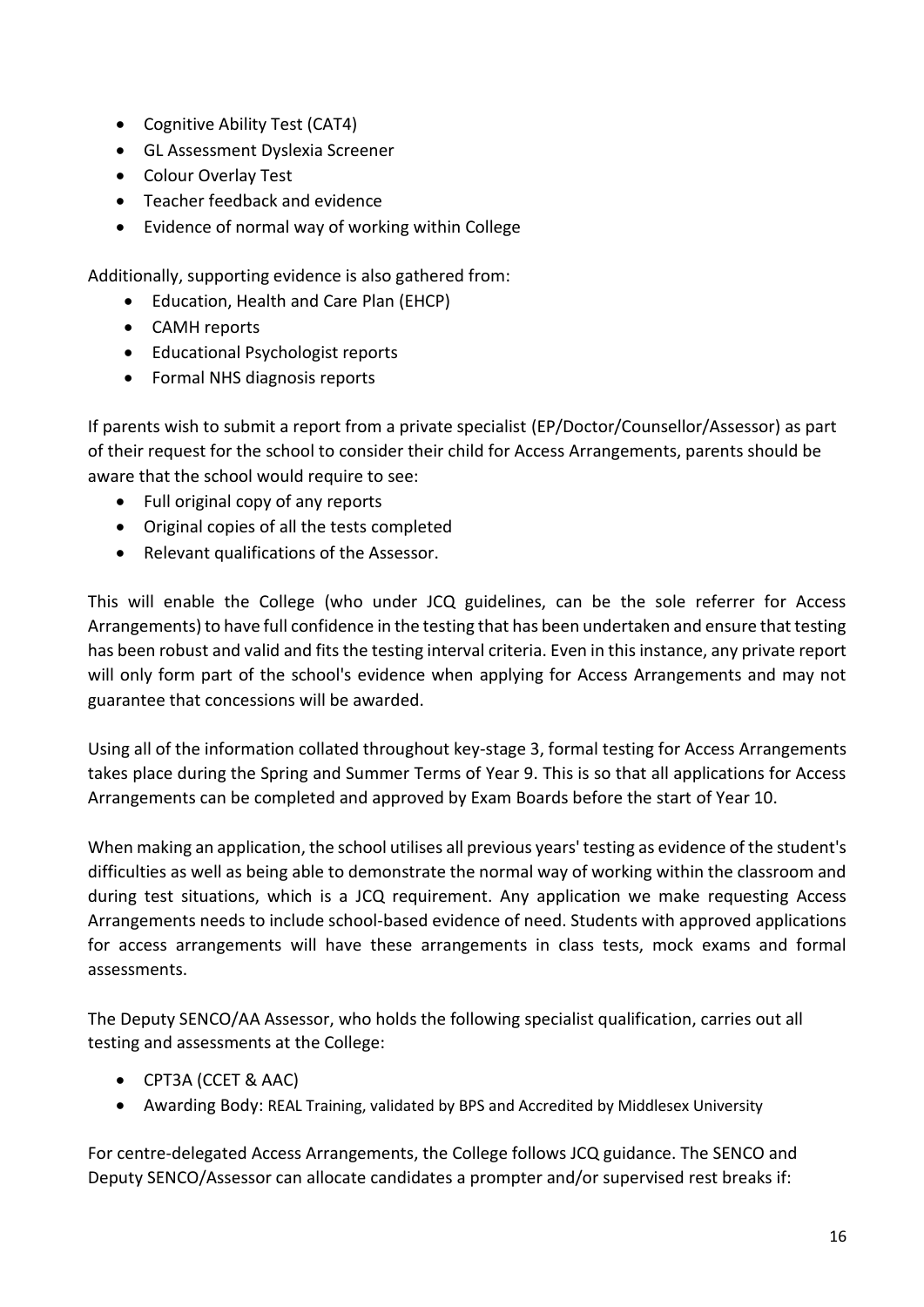- The need is a result of substantial and long-term impairment and it is their normal way of working
- There is medical evidence to substantiate this arrangement and it is the candidate's normal way of working.

An exam candidate may be approved the use of a word processor where this is appropriate to the candidate's needs and not simply because this is the candidate's preferred way of working within the centre. The policy on the use of word processors is kept on the College website and is also available from the SENCO/Deputy SENCO.

Assessing a candidate's need to use a word processor will include:

- Previous test data whilst at the College
- Any formal diagnosis
- Evidence of need from Teaching staff

A decision where an exam candidate may be approved separate invigilation within the centre will be made by the SENCo. The decision will be based on:

- Whether the candidate has a substantial and long-term impairment which has an adverse effect; and
- The candidate's normal way of working within the centre
- The need for separate invigilation must be substantiated by appropriate evidence of need

The evidence can take the form of a letter from CAMH, EHCP, EP, NHS Consultant or SENCo instructions. This evidence must be provided to SENCO or Access Arrangements Facilitator by the **end of the Autumn Term of Year 11.**

### **9. Links with other policies and documents**

This policy links to the following college policies:

- SEND Information Report
- Behaviour policy
- Accessibility plan
- Safeguarding policy
- Inclusion
- Supporting pupils with medical conditions

### **10. Storing and Managing Information**

School files hold the main school records for students. The school's information management policies adhere to legislative requirements for example data protection and Freedom of Information Acts.